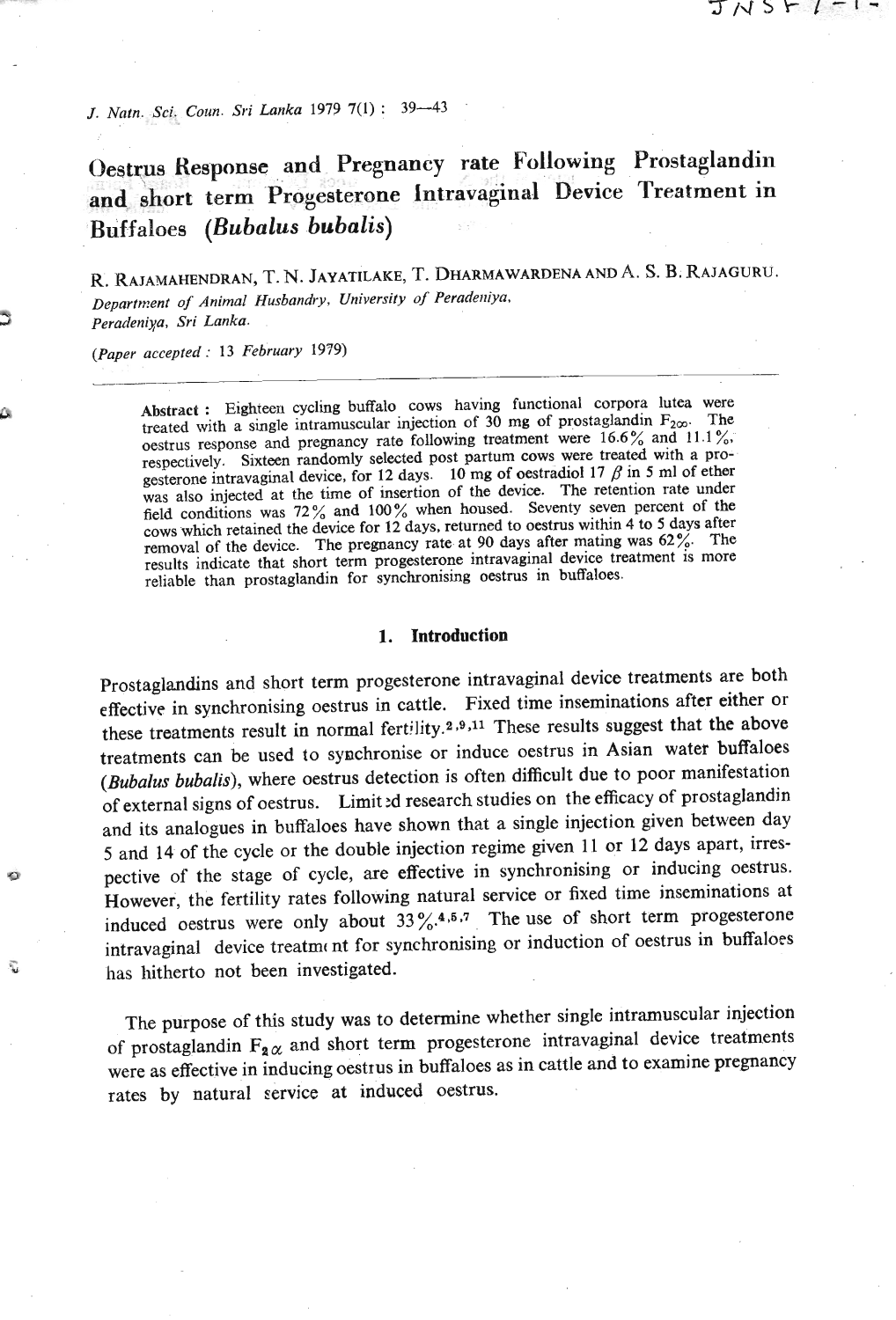**40** *R. Rajamahendran,* **T. N.** *Jayatilake, T. Dharmawardena and A. S. B. Rajaguru* 

#### 2. Experimental

Experiments were conducted at the National Livestock Development Board Farm, Ragedera, Malsiripura, in the Kurunegala District. Two hundred females and 11 males, pure Surti buffaloes imported from India in two batchcs in May 1976 and July 1977, are maintained in this farm. There is adequate green pasture/fodder of improved varieties for feeding and grazing. Milking animals are fed with a concentrate ration made of 35% coconut poonac and 65% rice bran along with mineral mixture. Adequate water is availablc for wallowing and drinking. The method of breeding is by observation for oestrus symptoms such as swelling of the vulva, vaginal discharges, etc, by an experienced farm Superintendent. Regularly bulls are taken round the females, morning and evening, to aid in heat detection. Females that are in oestrus are detained and served by these bulls. **A** wooden travice is used to facilitate stud services. Initially rectal examination of 65 buffalo cows were performed randomly to determine their cyclical state and pregpancy status. Based on this, **34** animals were selected for this study.

#### 2.1. Experiment 1.

Eighteen non pregnant buffalo cows with palpable corpora lutea in their ovaries were selected. All animals were treated intramuscularly with a single injection of **30** mg of prostaglandin  $F_{2\alpha}$  (Upjohn, U.S.A.). All treated cows were housed and observed continuously over a period of 5 days for signs of oestrus. Different bulls were taken round these cows thrice a day, also two bulls at a time sometimes, to provoke jealousy. The flehmen, mounting, vaginal discharges, etc, were noted. If a bull showed sexual excitement after flehmen, the cows were taken to the travice and served naturally. Rectal palpations were done 90 days after mating to determine **the** pregnancy.

### 2.2. Experiment 2.

The study involved 16 non pregnant buffalo cows randomly selected without reference to their ovarian activity. **A** 6.75 % progesterone impregnated Silastic intravaginal device (Abbott Laboratories) was inserted into the vagina with a help of a plastic speculum and a plunger lubricated with hibitane cream (ICI). The external genitalia was scrubbed and a disinfectant was applied before inserting the device. Ten mg of oestradiol 17  $\beta$  in 5 ml of ether was also injected at the time of insertion of the device to cause early luteal regression. The devices were left in place for 12 days and were removed by pulling the string attached to the device which was left protruding from the vulva. All cows were sent for free grazing and wallowing after insertion of the device except for 5 cows which had to be housed due to management problems. The cows were observed for signs of oestrus during the treatment period and after removal of the device. The heat detection procedure was similar to experiment 1. All cows which showed external signs of oestrus and receptivity to the bull were naturally served at the induced oestrus. Rectal palpations were done 90 days after mating to determine the pregnancy.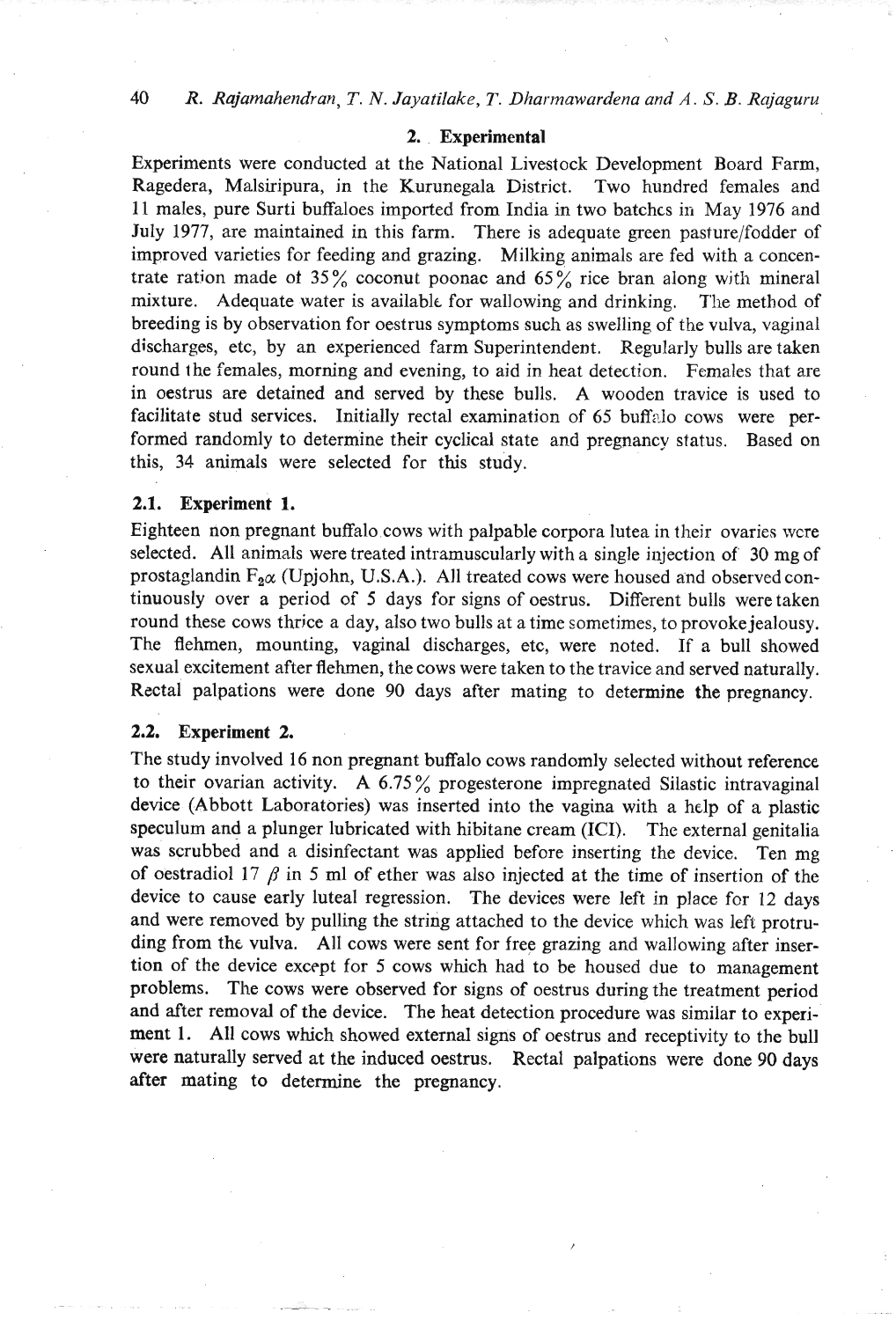#### **3. Results**  3.

# **3.1. Experiment 1.**

The results are summarised in Table 1. Of the treated animals only  $16.6\%$  showed receptivity to the males. The vaginal discharges were scanty or none at all. The mean interval to oestrus after prostaglandin injection was 54 hours. A lack of interest was shown by the bulls to mount the rest of the cows. Pregnancy rate was  $11.1\%$ 

TABLE 1. The incidence of oestrus and pregnancy rate following single intramuscular injection of 30 mg<br>the following single intramuscular injection of 30 mg<br>of prostaglandin F<sub>2</sub>o in buffaloes

| No. of animals treated            | 18 |
|-----------------------------------|----|
| No. exhibited oestrus             | 3  |
| Mean interval to oestrus in hours | 54 |
| No. diagnosed pregnant at 90 days | 2  |
|                                   |    |

### **3.2. Experiment 2.**

G

The results are summarised in Table **2.** None of the cows showed signs of oestrus while the device was in place. The overall retention rate of the device was  $81\%$ . Seventy three percent of the cows which were sent for free grazing and wallowing retained the device while all animals that were housed, retained. Seventy seven percent of the cows which retained the device for 12 days returned to oestrus between the 4th and 5th day after removal of the device with a mean interval to oestrus of 102 + 10 hours. The fertility rate based on pregnancy diagnosis by rectal palpation 90 day& after- mating were *62* %.

> **TABLE** 2. Retention rate, incidence of oestrus and pregnancy Rate 2. Recention rate, increased on the transmission of the method of the following progesterone intravaginal treatment in buffaloes

| No. of animals treated                                 | $\cdots$ | 16.        |
|--------------------------------------------------------|----------|------------|
| Proportion retaining device $(\%)$                     | $\cdots$ | 81.2       |
| Proportion showing oestrus signs $(\%)$<br>(a) Overall | .        | 62.5       |
| (b) Among those retaining device                       | $\cdots$ | 77.0       |
| Mean interval to oestrus (hours)                       | $\cdots$ | $102 + 10$ |
| Pregnancy at 90 days $(\%)$                            |          |            |
| (a) Overall<br>.                                       |          | 50.0       |
| Among those retaining device<br>(b)                    |          | 62.0       |
| Among those served<br>(c)                              |          | 80.0       |
|                                                        |          |            |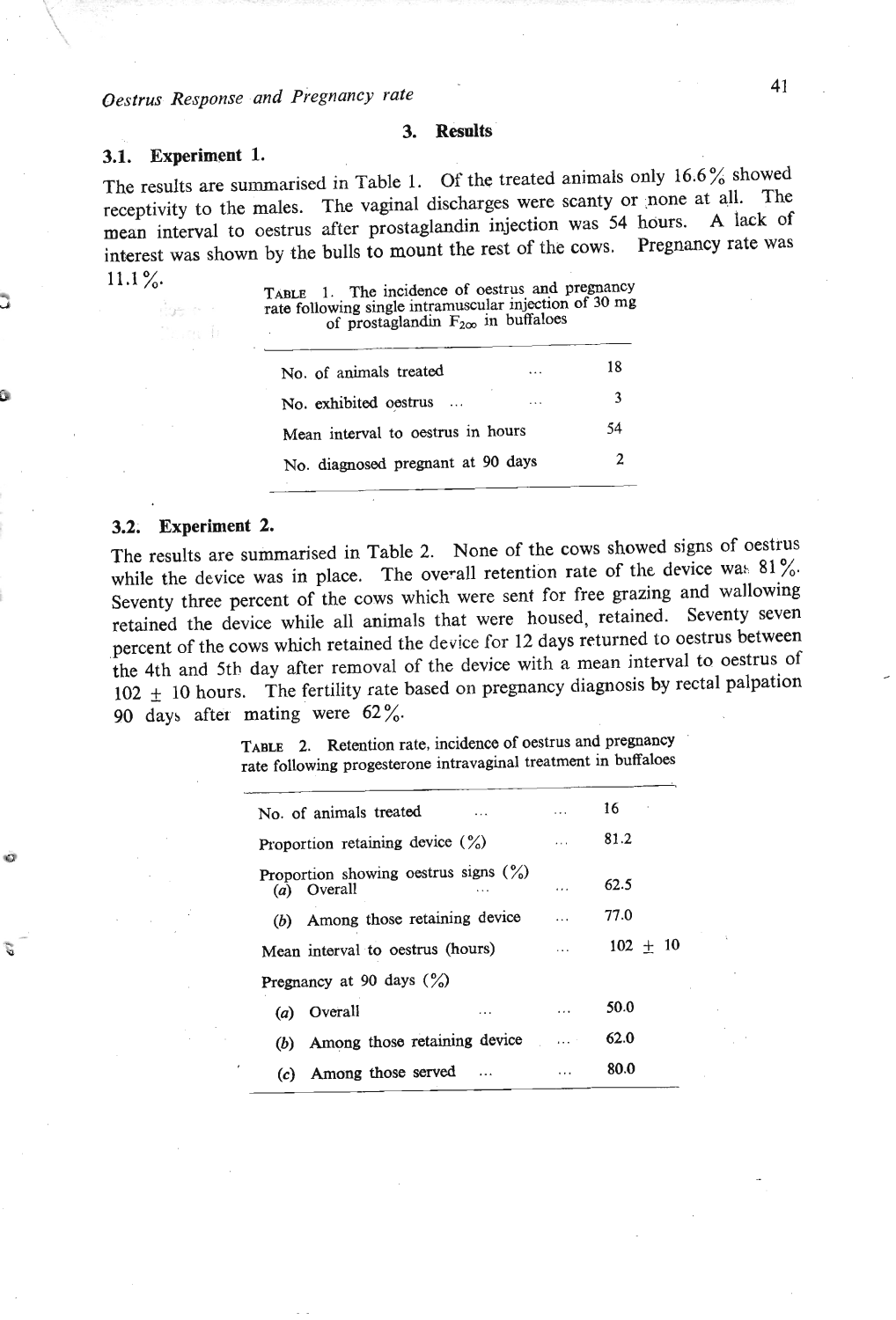# **4. Discussion**

The results of this study indicate that the oestrus response following single intramuscular injection of prostaglandin  $F_{2\alpha}$  was very poor contrary to that reported by Jainudeen.4 It was reported by many workers that the single injection of prostaglandin  $F_2\alpha$  could be used successfully to synchronise oestrus in dairy and beef cattle, with adequate heat detection programmes<sup>6</sup> and also to induce fertile oestrus in cattle.3 However, Cooper1 has pointed out in his experiments that synchronisation of oestrus after the second injection of prostaglandin  $F_{z\alpha}$  was more precise than after the first or single injection. This has some important practical implications especially in buffaloes, since oestrus symptoms under normal physiological conditions are very vague, short or irregular. If this appears to be so, as indicative from this study, the strategic double dose prostaglandin treatment regime will be more practical for use in buffaloes' for effective oestrus synchronisation programmes than the single injection.

The fertility rate following single intramuscular injection of prostaglandin  $F_{2\gamma}$ was also very poor and only 11.1%. However, Jainudeen<sup>4,5</sup> and Perera et al<sup>7</sup> reported a fertility rate of  $33\%$  following single and double injection regime, with natural service and fixed time inseminations at induced oestrus. The low fertility observed with prostaglandin treatments in buffaloes warrant further investigation, to elucidate the constraints, to obtain high fertility rate in this species.

The letention rate observed in the present study following short term progesterone intravaginal device treatment is comparable to rcsults reported in cattle. $8.10$  The device caused hardly any irritation to the vaginal wall as judged by the rectal palpation at the end of treatment, although in many cases a milky discharge was observed during the treatment period and after removal. In this study the oestrus response observed following short term progesterone treatment was  $77\%$ . This observation is in agreement with that reported for cattle. $9,11$  Bulls showed a better response in mounting females after progesterone treatment than with cows treated with prostaglandins. A similar situation was also observed in goats, where the male goats showed a lack of interest to mount prostaglandin induced oestrus females.9

The mean interval to oestrus, after removal of the device was  $102 \pm 10$  hours. This observation is in contrast to that observed in cattle, where most of the animals returned to oestrus by 48 hours after removal of the device.<sup>8,10</sup> However, the low variability in the period to oestrus after removal of the device, indicates that artificial insemination is feasible at predetermined time without the need to detect oestrus.  $\mathbf{r}_2$ 

The fertility rate observed after progesterone intravaginal device treatment was much higher than the normal calving rate for post partum buffalo cows in the farm, where it was found to be around **32%.** Further, the fertility rate obtained is better than observed after piostaglandin treatment in buffaloes4.6,7 and comparable to that reported for cattle.<sup>9</sup>,<sup>10</sup>.